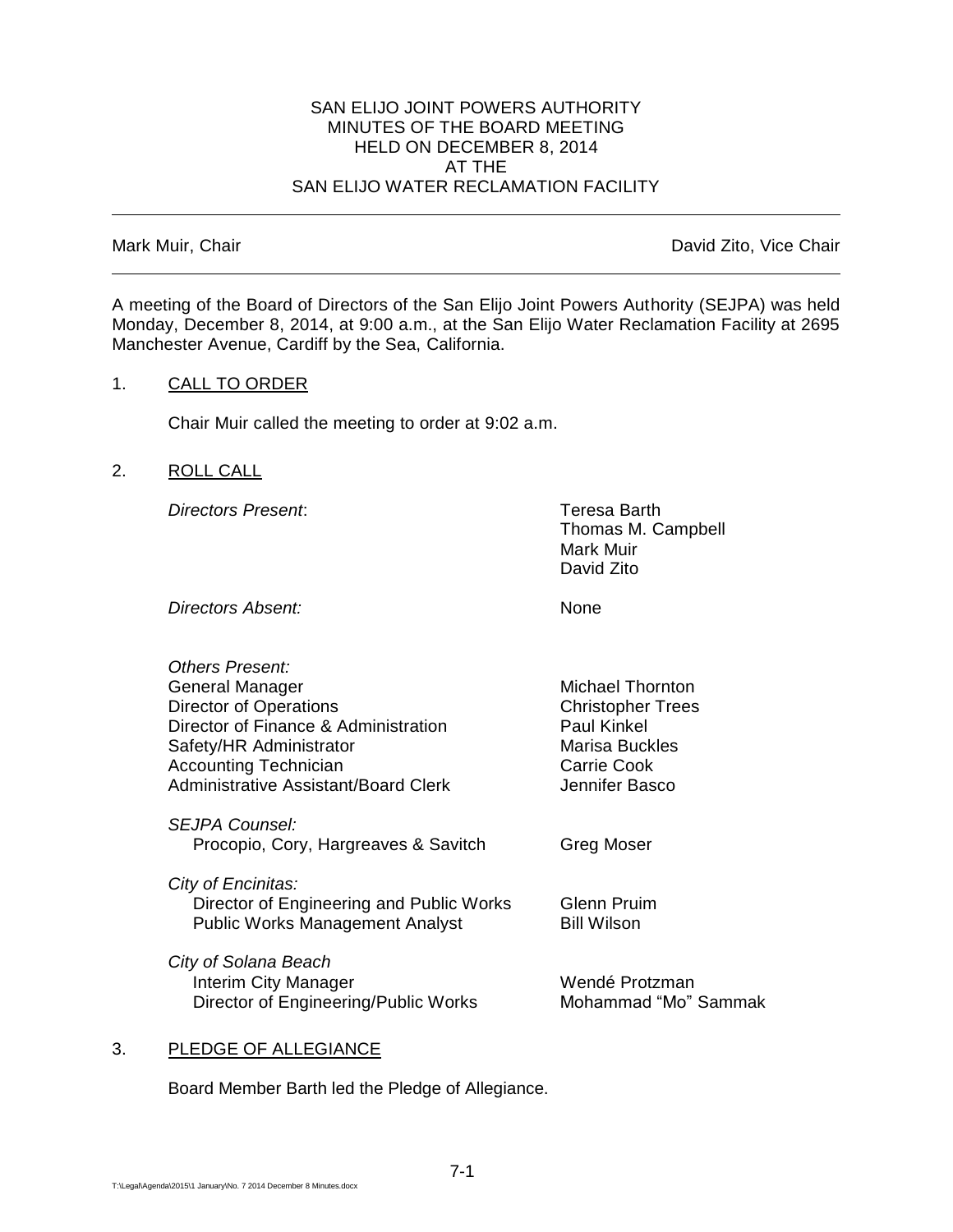# 4. ORAL COMMUNICATIONS

None

#### 5. PRESENTATION OF AWARDS

The General Manager recognized Christopher Trees, Director of Operations, for 5 years of service to the agency.

#### 6. CONSENT CALENDAR

Moved by Board Member Barth and seconded by Vice Chair Zito to approve the Consent Calendar.

Motion carried with unanimous vote of approval.

Consent Calendar:

| Agenda Item No. 7  | Approval of Minutes for the November 10, 2014 meeting                           |
|--------------------|---------------------------------------------------------------------------------|
| Agenda Item No. 8  | Approval for Payment of Warrants and<br>Monthly<br><b>Investment Report</b>     |
| Agenda Item No. 9  | San Elijo Water Reclamation Facility Treated Effluent<br>Flows - Monthly Report |
| Agenda Item No. 10 | San Elijo Joint Powers Authority Recycled Water Program<br>- Monthly Report     |
| Agenda Item No. 11 | 2013 San Diego Integrated Regional Water Management<br>(IRWM) Plan Adoption     |

#### 12. ITEMS REMOVED FROM CONSENT CALENDAR

None

#### 13. FIRST AMENDMENT TO THE RECYCLED WATER AGREEMENT BETWEEN THE SAN ELIJO JOINT POWERS AUTHORITY AND THE CITY OF DEL MAR

General Manager Thornton reported that, at staff level, the SEJPA and the City of Del Mar had reached agreement on amending the price structure to which the SEJPA sells recycled water to the City. This proposed agreement amendment is now ready for Board approval consideration. In the original agreement, the price of the recycled water is indexed to 85% of the lowest published potable water price of the City, the San Dieguito Water District, or the Santa Fe Irrigation District. Mr. Thornton explained this type of pricing structure can be problematic, especially when the SEJPA sells recycled water to multiple water districts. To create a more transparent pricing structure that treats each water district similarly, the SEJPA has moved towards a cost of service pricing model. Over the last couple years, the SEJPA has reached agreement with San Dieguito Water District (SDWD), Santa Fe Irrigation District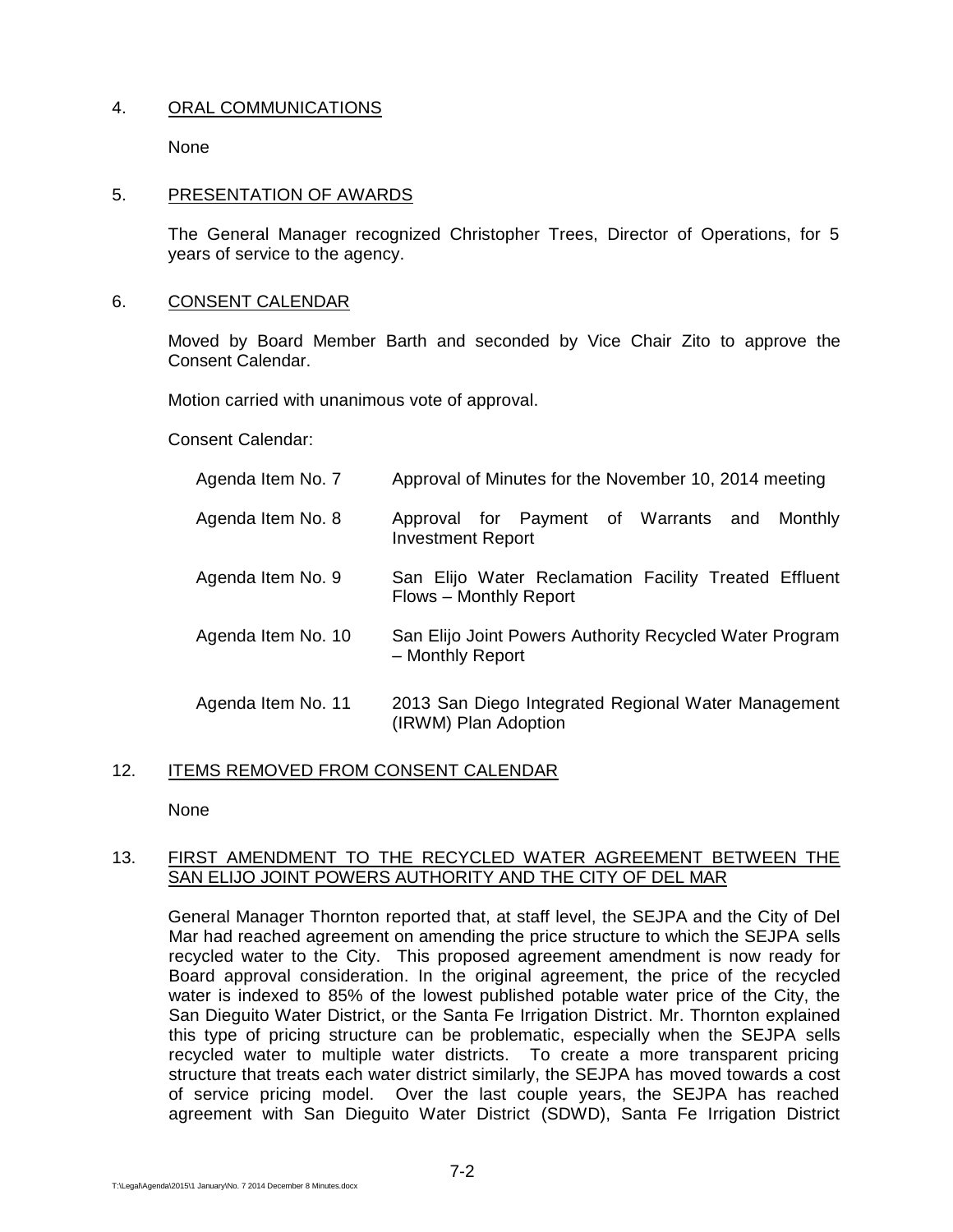(SFID), and the Olivenhain Municipal Water District (OMWD) on a "cost of service" pricing method. Mr. Thornton stated that the sales agreement between the SEJPA and the City is the last agreement that still uses an "index" pricing method. Mr. Thornton explained that one of the challenges to reaching agreement on this pricing change was that it would result in a higher price to Del Mar. Therefore, in exchange for the pricing increase, the City requested that their minimum annual purchase volume be reduced. The increase in unit price is to \$1,310 per acre-foot (AF), which is the same price that the SEJPA sells its recycled water to SDWD, SFID, and OMWD. The reduction in the minimum purchase volume is from 150 AF per year to 120 AF per year. Mr. Thornton stated that the proposed amendment achieves the SEJPA Board's goal of developing consistent, fair, and equitable recycled water pricing to the water purveyors.

Moved by Board Member Barth and seconded by Vice Chair Zito to:

1. Authorize the General Manager to execute the First Amendment to the Agreement for Sale of Reclaimed Water to the City of Del Mar by the San Elijo Joint Powers Authority.

Motion carried with unanimous vote of approval.

### 14. 2014 YEAR IN REVIEW – RECOGNIZING AGENCY ACHIEVEMENTS AND **SUCCESSES**

General Manager Thornton presented highlights of the SEJPA's accomplishments and successes for calendar year 2014. Included in the highlights were the agency's permit compliance record, safety record, and wastewater treatment performance. Mr. Thornton stated that this is the 14<sup>th</sup> consecutive year for the SEJPA without a lost workday due to injury. He recognized the SEJPA's safety committee for its excellent work in creating a culture of safety at the agency. Mr. Thornton also reviewed industry recognition awards that the SEJPA received in 2014, including the Southwest Membrane Operators Association Membrane Plant of the Year, as well as the \$967,575 grant money received from the Integrated Regional Management Program. Next, Mr. Thornton reviewed the capital infrastructure projects that the SEJPA is leading or is partnering with other agencies. The presentation was concluded by recognizing retiring Board Member Teresa Barth for her 8 years of service to the agency and retiring Board Member Tom Campbell for his 15 years of service.

This memorandum was submitted for information only.

# 15. GENERAL MANAGER'S REPORT

None

# 16. GENERAL COUNSEL'S REPORT

None

# 17. BOARD MEMBER COMMENTS

None